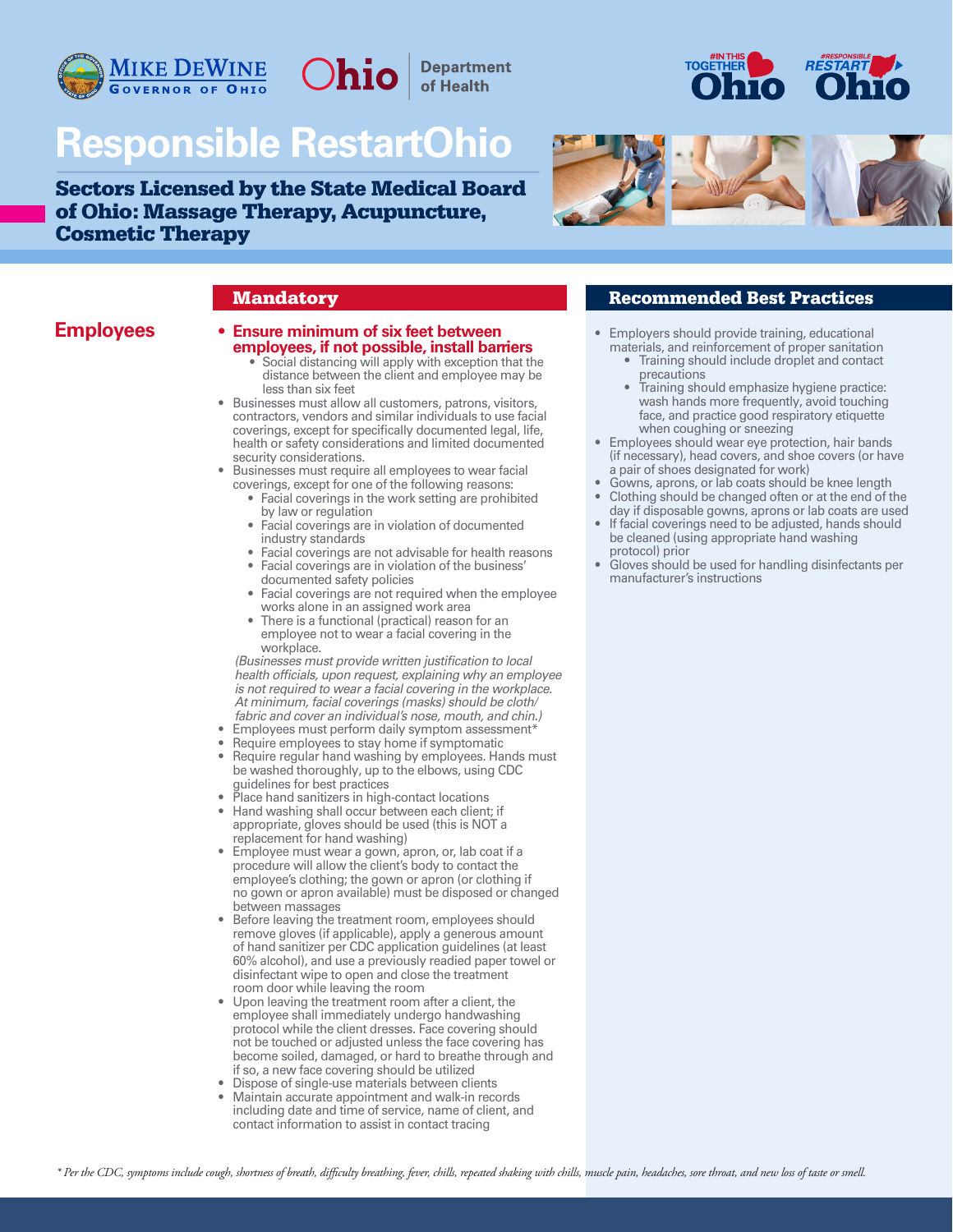### **Customers, Patients and Guests**

## **• Ensure minimum of six feet between clients** • Social distancing will apply with exception that the

- distance between the client and employee may be less than six feet
- Initiate doorway screening assessment\*
- Ask customers and guests not to enter if symptomatic
- Specify hours for at-risk populations (e.g., elderly)
- Place hand sanitizers in high-contact locations • Stagger entry of clients and allow sufficient time for disinfection between patients, consistent with existing protocols, as recommended by the CDC
- Only clients will be allowed in the establishment for their service; unless client must be accompanied by a caregiver
- No walk-in clients; services must be by appointment only • Couple's massages are permitted as long as massage
- tables are spaced 8 feet apart to keep therapists and clients 6 feet apart.
- Avoid shaking hands with clients or hugging
- Have the client wash and sanitize hands upon arrival or ask clients to use hand sanitizer (per CDC, at least 60% alcohol) before going to the treatment room and ensure that it is applied liberally and properly (similar to washing hands with soap and water method)

#### Mandatory Recommended Best Practices

i

- Consider having customers wear face coverings at all times. If the client is not wearing a face cover, offer one before beginning; if a client is unable to wear a face covering for health or comfort reasons, reschedule when restrictions are lifted
	- Prone positions may be dangerous or uncomfortable for some clients wearing face coverings. Alternatives could include draping the client's head and face cradle with a thin cotton pillowcase (cradle cover changed and cradle disinfected after each use)
	- When switching from prone to supine position, the client should put their face covering on before they turn over into the supine position
	- Noting the potential discomfort clients may have wearing a mask in prone position, consider using side-lying positioning to address the lateral and posterior aspects of the body
- Ask clients to wait outside in their vehicle or, if not possible, at the entrance of the business with at least six feet between clients until their scheduled appointment
- Consider an online health intake process. Have clients fill out their forms and return them before the appointment; use a pre-screening call to remind the client if forms have not been returned
- Clients should bring their own water • Provide shoe covers to clients
- Give instruction on how to proceed with the session, including new direction on where to place clothing, the availability of hand sanitizer (per CDC, at least 60% alcohol) in the room, and the cleaning protocols utilized
- Facial massage—Confirm with the client that they are comfortable with the application of hands-on work to their face; working through their face covering as needed to address sinuses, muscles around the temporomandibular joints, or lymph nodes in this area (if doing lymphatic drainage work), consider using gloves for this part of the treatment. Or, prior to the session, include this type of massage among the work that will not be conducted
- Have clients pre-pay for the treatment or if credit card scanner used for payment, make sure to disinfect after each use

## **Physical Spaces**

## **• Ensure minimum of six feet between clients** • Social distancing will apply with exception that the

- distance between the client and employee may be less than six feet
- For establishments providing retail services, all Responsible Restart retail guidance should be implemented and the stricter of the two guidelines followed
- Discard magazines and other non-essential items in the waiting area that cannot be disinfected
- Place hand sanitizer (per CDC, at least 60% alcohol) in all common areas
- Post social distancing signage
- Clean merchandise before stocking, if possible
- Establish maximum capacity
- Discontinue all self-service refreshments
- Discontinue client use of product testers; switch to employee-only product handling
- Disinfect all high touch surface areas (doors, counters, light switches, tools, and instruments) regularly (every hour in a clinic setting or after every client in a solo practitioner's office), using CDC recommended sanitizers and disinfectant\*\* protocol
- For cleaning hard (non-porous) surfaces: If surfaces are dirty, they should be cleaned using a detergent or soap and water prior to disinfection. For disinfection, use EPA-approved disinfectants for use against the virus that causes COVID-19. Follow the manufacturer's instructions for all cleaning and disinfection products for concentration, application method, and contact time, etc.
- For cleaning soft (porous) surfaces: For soft (porous) surfaces such as carpeted floor, rugs, and drapes, remove visible contamination if present and clean with appropriate cleaners indicated for use on these surfaces. After cleaning, if the items can be laundered, launder items in accordance with the manufacturer's instructions using the warmest appropriate water setting for the items, and then dry items completely. Otherwise, use products that are EPA-approved for COVID-19

*\*\* Use EPA-approved disinfectant from List N along with CDC guidance for cleaning and disinfection \* Per the CDC, symptoms include cough, shortness of breath, difficulty breathing, fever, chills, repeated shaking with chills, muscle pain, headaches, sore throat, and new loss of taste or smell.*